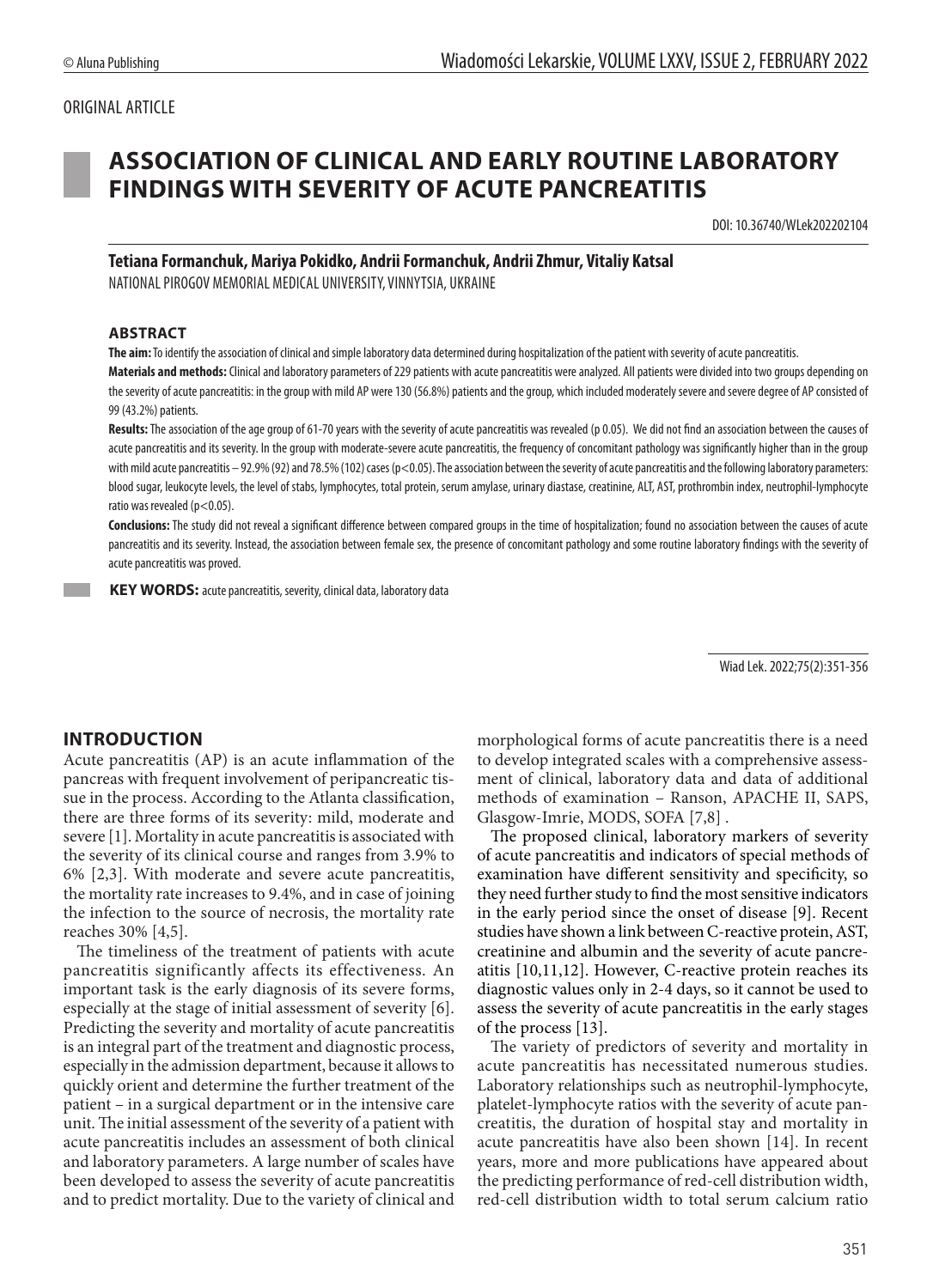and blood urea nitrogen for severity and mortality acute pancreatitis [15,16].

The literature we analyzed describes many prognostic clinical factors and laboratory markers that are related to the severity and mortality of acute pancreatitis. However, not all of them are early markers, developed for the specific capabilities of each clinic, some are quite expensive and impossible to use as obligatory in the emergency department at hospitalization of patients with acute pancreatitis. Therefore, today there is an active search for those early markers wich can be possible to determine in an emergency hospital, taking into account the diagnostic and financial capabilities of medical establishment.

### **THE AIM**

The aim of the study was to identify the association of clinical and simple laboratory data determined during hospitalization of the patient with the severity of acute pancreatitis.

## **MATERIALS AND METHODS**

Clinical and laboratory parameters of 229 patients with acute pancreatitis who were hospitalized in the city clinical emergency hospital of Vinnytsia from 2018 to 2020 were analyzed. The age of patients ranged from 18 to 88 years. The mean age was 46.6±14.7 years. Among the examined patients, there were 73 women (31.9%) and 156 men (68.1%), respectively.

The diagnosis of acute pancreatitis was made on the basis of the criteria recommended in the Atlanta 2012 classification, in the presence of any two of three criteria: characteristic abdominal pain (acute epigastric pain, often irradiating to the back), increased serum lipase / amylase levels (in 3 times and above the upper limit of normal), and appropriate findings on computed tomography, magnetic resonance imaging or transabdominal sonogram [1]. According to this classification, the severity of acute pancreatitis was distinguished between mild, moderate and severe, based on the presence of local and systemic complications, organ failure. Organ failure was determined using the criteria of a modified Marshall scoring system.

All patients with acute pancreatitis underwent a comprehensive clinical and laboratory examination, electrocardiography, chest X-ray, esophagogastroduodenoscopy, ultrasound examination of the abdominal cavity and retroperitoneal space, using Siemens Healthineers, ACU-SON Juniper ultrasound scanner, for patients with severe acute pancreatitis computed tomography of the abdominal cavity was done, using Siemens Somatom go.up computer tomograph.

The following parameters were evaluated: age, sex, body mass index, etiology of acute pancreatitis, time from the onset of the disease to the moment of hospitalization, form of acute pancreatitis, concomitant pathology, complications of acute pancreatitis, hemoglobin in blood, blood sugar, leukocytes level with formula, erythrocytes, hematocrit, ESR, total protein level, total bilirubin, serum amylase, urinary diastase, AST, ALT, urea, creatinine, prothrombin index, calculated the neutrophil-leukocyte ratio. The laboratory parameters, that were evaluated, were obtained at hospitalization.

All patients were divided into two groups depending on the degrees of severity of acute pancreatitis: the group with mild AP and the group, which combined moderately severe and severe degree of AP (we called it moderate-severe AP group). In the group with mild AP there were 130 (56.8%) patients with a mean age of 44.9±14.4 years. The group with moderate-severe AP consisted of 99 (43.2%) patients with a mean age of 48.9±14.9 (p<0.05). The gender distribution of patients in groups was as follows: in the group of patients with mild AP there were 96 men (73.8%) and 34 (26.2%) women; in the group of patients with moderate-severe AP there were 60 men (60.6%) and 39 (39.4%) women respectively (p<0.05). 174 (75.9%) patients had acute edematous type of AP, 55 (24.1%) patients had acute necrotising type of AP. The average hospital-stay in the group with a mild degree was 7,1±3,2 day, in the group with moderate-severe was 15,4±8,2 day.

All patients were analyzed for the time from the onset of the disease to the time of hospitalization. As the time of the onset of the disease was considered the appearance of abdominal pain.

The causes of acute pancreatitis were determined. In 151 (65.9%) patients the cause of pancreatitis was alimentary factor, in 43 (18.8%) patients was an alcohol factor, gallstone disease became the cause of AP in 17 (7.4%) patients. In addition, the causes of acute pancreatitis in 4 (1.7%) patients was taking medication for other diseases, in 2 (0.9%) cases acute pancreatitis developed after surgery, in 1 (0.4%) patient acute pancreatitis developed after falling from a height. In 31 (13.5%) patients it was not possible to determine the cause of AP.

Clinically significant comorbidity occurred in 194 (84.7%) patients with acute pancreatitis. Often there was a combination of several pathologies in one patient.

Complications of acute pancreatitis developed in 63 (63.6%) patients from moderate-severe group of AP and were absent in the group of patients with mild degree. Often the same patients had a combination of several complications.

Surgical treatment was performed in 28 (28.3%) patients from moderate- severe group of acute pancreatitis. Among all 28 surgical interventions, minimally invasive interventions were performed in 6 (21.4%) patients, open surgical interventions were performed in 22 (78.5%) patients with acute pancreatitis.

The overall mortality among 229 patients with acute pancreatitis was 21 (9.2%). Postoperative mortality was 25% (7).

### **RESULTS**

Men predominated in the gender structure of all patients with acute pancreatitis. The ratio of women to men was 1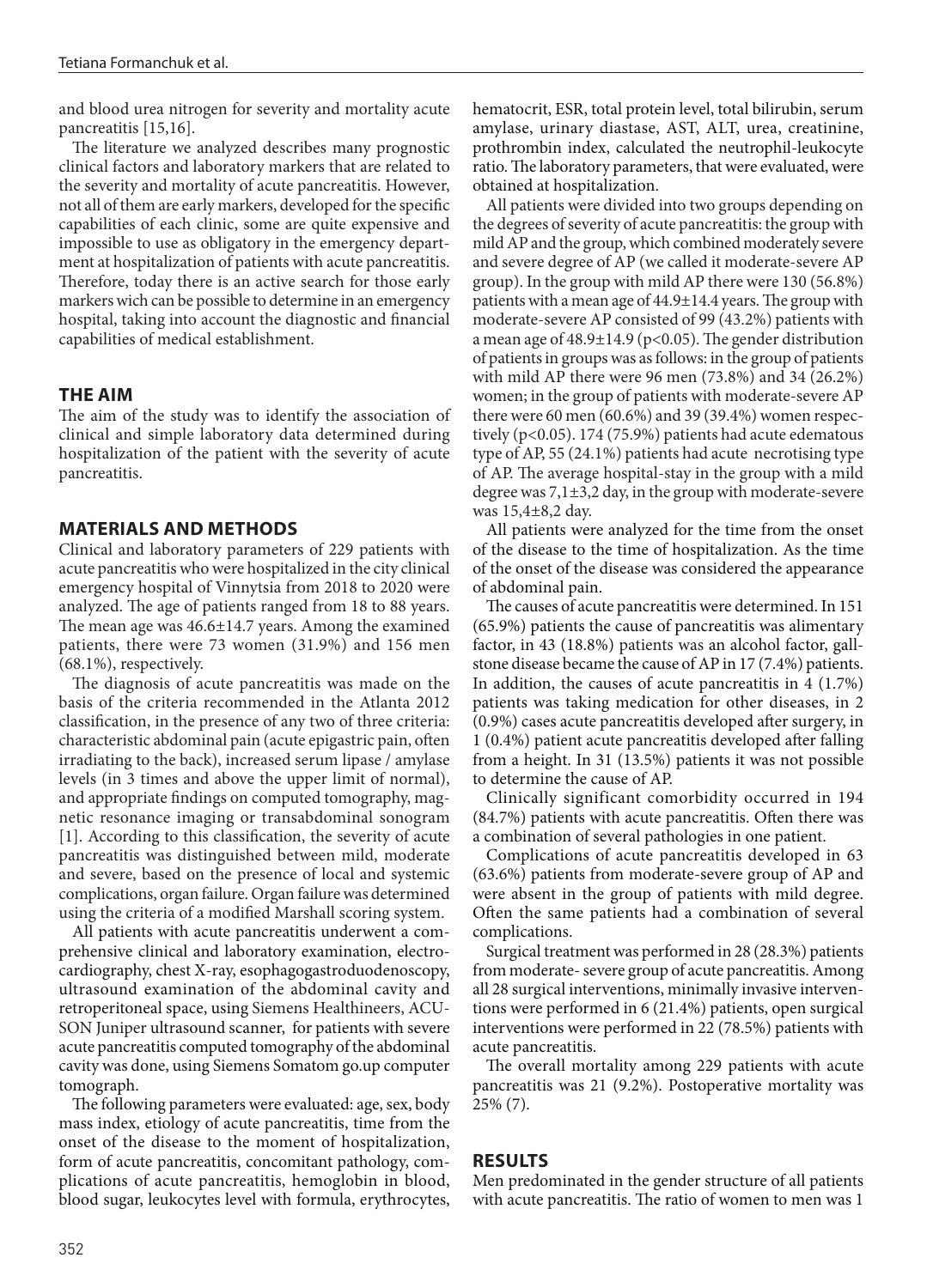| Age of patients with AP<br>$(n=229)$ | <b>Group with mild AP</b><br>$(n=130)$ | <b>Group with moderate-severe AP</b><br>$(n=99)$ | Ρ     |  |
|--------------------------------------|----------------------------------------|--------------------------------------------------|-------|--|
| Age, years                           | 44,9±14,4                              | 48,9±14,9                                        | 0,04  |  |
| 21-30 years                          | 20 (15,4%)                             | 10 (10,1%)                                       | ns    |  |
| 31-40 years                          | 37 (28,5%)                             | 23 (23,2%)                                       | ns    |  |
| 41-50 years                          | 33 (25,4%)                             | 20 (20,2%)                                       | ns    |  |
| 51-60 years                          | 23 (17,7%)                             | 21 (21,2%)                                       | ns    |  |
| 61-70 years                          | $9(6,9\%)$                             | 18 (18,2%)                                       | 0,009 |  |
| over 70 years                        | $8(6,2\%)$                             | $7(7,1\%)$                                       | ns    |  |
|                                      |                                        |                                                  |       |  |

### **Table I.** Distribution of patients with acute pancreatitis by severity and age

ns - not significant difference

#### **Table II.** Distribution of patients by severity and type of acute pancreatitis

| <b>Type of AP</b><br>$n = 229$ | <b>Group with mild AP</b><br>$(n=130)$ | <b>Group with moderate-severe AP</b><br>$(n=99)$ |          |
|--------------------------------|----------------------------------------|--------------------------------------------------|----------|
| Edematous (interstitial)       | 130 (100%)                             | 44 (44,4%)                                       | < 0.0001 |
| Necrotic (aseptic)             | 0(0)                                   | 43 (43.4%)                                       | < 0.0001 |
| Necrotic (infected)            | 0(0)                                   | $12(12,1\%)$                                     | 0.0001   |

**Table III.** Distribution of patients with acute pancreatitis by severity and time from the onset of the disease to hospitalization

| Time from the onset of the disease to<br>hospitalization, hours (n=229) | <b>Group with mild AP</b><br>$(n=130)$ | <b>Group with moderate-severe AP</b><br>$(n=99)$ | D    |
|-------------------------------------------------------------------------|----------------------------------------|--------------------------------------------------|------|
| Up to 6 hours                                                           | 14 (10,8%)                             | 13 (13,1%)                                       | 0,58 |
| 6-24 hours                                                              | 41 (31.5%)                             | 28 (28,3%)                                       | 0,59 |
| 24-48 hours                                                             | 42 (32.3%)                             | 29 (29.3%)                                       | 0,62 |
| $>$ 48 hours                                                            | 33 (25,4%)                             | 29 (29,3%)                                       | 0,53 |

#### **Table IV.** Distribution of patients with acute pancreatitis by severity and causes

| The reason of AP<br>$(n=229)$ | <b>Group with mild AP</b><br>$(n=130)$ | <b>Group with moderate-severe AP</b><br>$(n=99)$ | P    |
|-------------------------------|----------------------------------------|--------------------------------------------------|------|
| Alimentary                    | 85 (65,4%)                             | 66 (66,7%)                                       | 0,83 |
| Alcoholic                     | 26 (20,0%)                             | 17 (17,2%)                                       | 0,58 |
| <b>Biliary</b>                | 7(5,4%                                 | 10 (10,1%)                                       | 0,17 |
| Caused by drugs               | $2(1,5\%)$                             | $2(2,0\%)$                                       | 0,78 |
| Postoperative                 | 1 (0,8%)                               | $1(1,0\%)$                                       | 0,84 |
| Posttraumatic                 | $1(0,8\%)$                             | 0(0)                                             | 0,38 |
| Of unknown etiology           | $8(6,1\%)$                             | $3(3,0\%)$                                       | 0,16 |

to 2.1 ( $\chi$ 2 = 60.2, p <0.0001). There was a predominance of women in the group with severe acute pancreatitis compared with the number of women in the group with mild pancreatitis  $-34$  (26.2%) and 39 (39.4%), respectively  $(p<0.05)$ .

The mean age of patients in the group with moderate-severe AP was higher than the mean age in the group with mild AP (p<0.05). A significant age difference between the compared groups was observed in the age group from 61 to 70 years (p<0.05) (Table I).

The number of patients with edematous type of AP in the group with mild degree of severety dominated the analogical rate in the group with moderate-severe degree – 130 (100.0%) and 44 (44.4%) cases, respectively (p<0.0001) (Table II).

The time from the onset of the disease to the time of hospitalization is especially important when it comes to severe degrees of acute pancreatitis with rapid progression of hemodynamic disorders and organ dysfunction. We noted low early (up to 6 hours) hospitalization of patients with acute pancreatitis – 27 (11.8%) patients in both groups. More than half of patients (61.1%) in both groups were hospitalized for 6 to 48 hours. However, we did not note a significant difference when comparing the terms of hospitalization between groups with mild and moderate-severe acute pancreatitis (p>0.05) (Table III).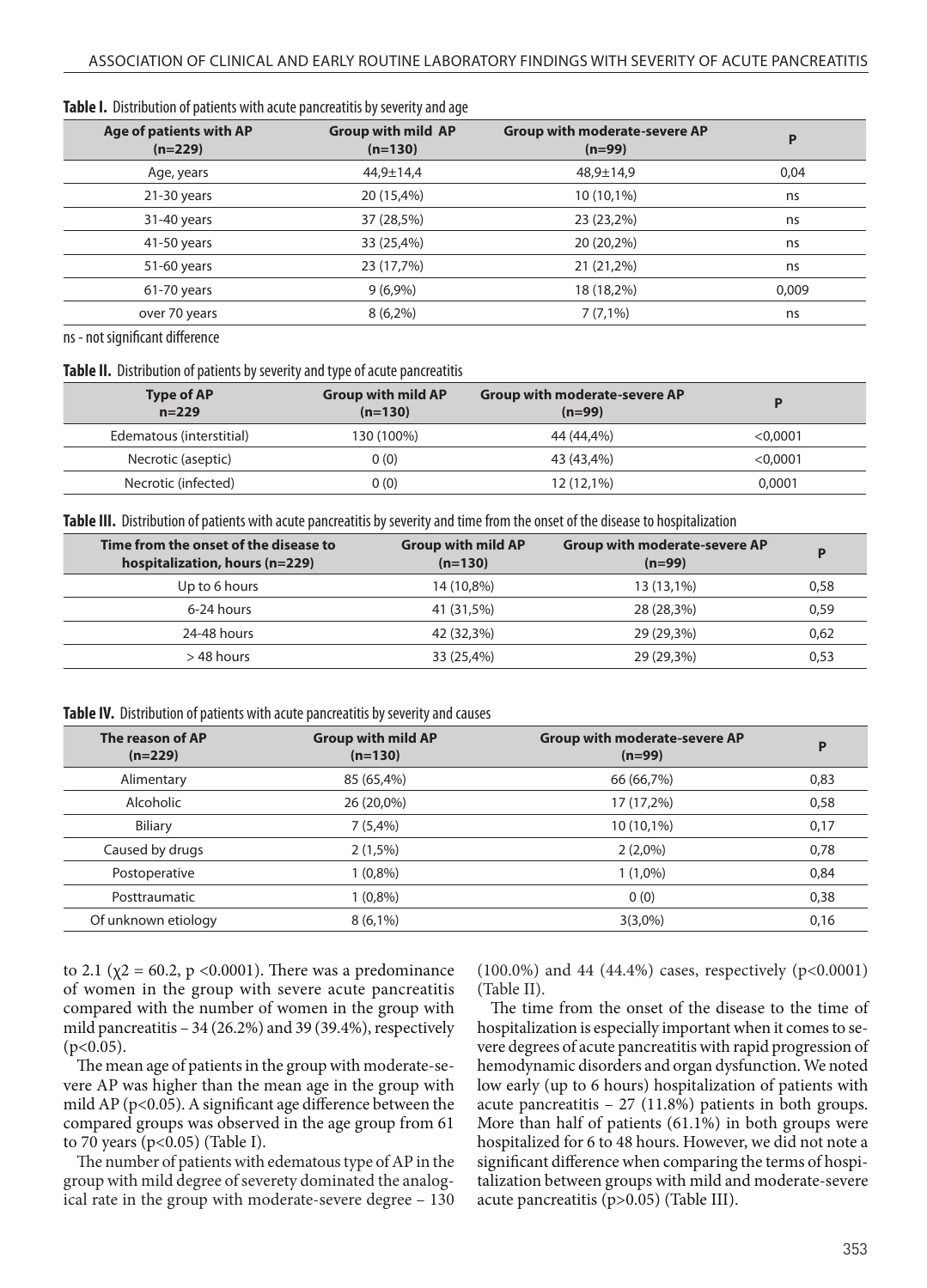| <b>Laboratory indicator</b>       | <b>Group with mild AP</b><br>$(n=130)$ | <b>Group with moderate-severe AP</b><br>$(n=99)$ | P        |
|-----------------------------------|----------------------------------------|--------------------------------------------------|----------|
| Hemoglobin, g/L                   | 141,0±16,6                             | $142,7+25,5$                                     | 0,55     |
| Blood sugar, mmol/L               | $5,7 \pm 1,9$                          | $7,7+4,2$                                        | < 0,0001 |
| Erythrocytes, ×1012 /L            | $4,7 \pm 0.6$                          | $4,5 \pm 0.8$                                    | 0,18     |
| Leukocytes, x109/L                | $9,7 \pm 3,2$                          | $12,2+4,7$                                       | < 0,0001 |
| Stabs neutrophils, %              | $7,4 \pm 6,4$                          | $16,3 \pm 12,2$                                  | < 0,0001 |
| Segmented neutrophils, %          | $67,4 \pm 11,0$                        | $66,5 \pm 10,9$                                  | 0,53     |
| Lymphocytes, %                    | $18,7 \pm 8,9$                         | $12,8 \pm 7,7$                                   | < 0,0001 |
| Monocytes, %                      | $4,0{\pm}2,2$                          | $3,9+3,0$                                        | 0,72     |
| Neutrophil-lymphocute ratio       | $5,5+4,1$                              | $10,8 + 10,0$                                    | < 0,0001 |
| Hematocrit (Hct)                  | $47,5 \pm 5,3$                         | 45,4±10,9                                        | 0,38     |
| ESR, mm/hour                      | $17,0{\pm}2,7$                         | $20,8+3,4$                                       | 0,11     |
| Total protein, g/L                | $66,6{\pm}7,9$                         | 70,0±10,0                                        | 0,02     |
| Total blood bilirubin, micromol/L | $27,8 \pm 7,6$                         | $29,7 \pm 7,7$                                   | 0,66     |
| Serum amylase, units/L            | 332,4±29,3                             | 949,1±47,7                                       | < 0,0001 |
| Urinary diastase, units           | 1601,5±93,1                            | 5242,7±102,3                                     | < 0,0001 |
| ALT, units/L                      | $50,5 \pm 11,5$                        | $71,1\pm8,3$                                     | < 0,0001 |
| AST, units/L                      | 108,9±48,7                             | 139,3±104,0                                      | 0,004    |
| Serum urea, micromol/L            | $7,6+4,5$                              | $8,4+4,7$                                        | 0,31     |
| Creatinine, micromol/L            | $117,5 \pm 29,0$                       | $126,3 \pm 33,5$                                 | 0,02     |
| Prothrombin index, %              | $92,3 \pm 8,1$                         | $87,2 \pm 12,1$                                  | 0,002    |

**Table V.** Distribution of patients with acute pancreatitis by severity and laboratory parameters

Among the causes of acute pancreatitis, alcohol abuse and fatty / fried foods dominated – 194 (84.7%) cases. Alcohol abuse was the main cause of acute pancreatitis in 38 (88.4%) men among 43. In women, the dominant cause of acute pancreatitis was gallstone disease. Thus, among 17 patients with acute biliary pancreatitis 13 (76,5%) were women. Together, alimentary, alcohol and biliary factors caused the development of acute pancreatitis in 211 (92.1%) patients. We did not note a significant difference in the etiological factor of acute pancreatitis between the comparison groups (Table IV).

Postoperative pancreatitis, which developed in 2 (0.9%) patients, deserves special attention. In one patient it occurred after splenectomy, in another patient it developed after left hemicolectomy for a tumor of the colon. The occurrence of postoperative pancreatitis has some difficulties for early diagnosis, because its clinical symptoms are superimposed on the early postoperative period with its characteristic postoperative pain, functional intestinal paresis, the introduction of nonsteroidal anti-inflammatory drugs. All this erases the clinical picture of postoperative pancreatitis and makes it unclear for diagnosis.

The presence of concomitant pathology undoubtedly affects the course of acute pancreatitis, exacerbates disorders of the systems and organs that are compromised by the underlying disease, and often becomes the reason for prolonging hospital stay. Among the comparison groups in the group with moderate-severe acute pancreatitis, the frequency of concomitant pathology was significantly higher than in the group with mild acute pancreatitis – 92.9% (92) cases and 78.5% (102) cases, respectively ( $p<0.05$ ). A significant predominance of the number of cases of concomitant pathology in the group of patients with moderate-severe AP compared with the group of patients with mild AP was observed in the following pathologies: diabetes mellitus – 12 (12.1%) and 5 (3.8%) (p<0.05 ); gallstone disease – 19  $(19.2\%)$  and 12  $(9.2\%)$ , respectively  $(p<0.05)$ ; concomitant pathology of the stomach and duodenum – 67 (67.7%) and 58 (44.6%), respectively (p<0.05); obesity – 13 (13.1%) and 4 (3.1%), respectively (p<0.05).

The analysis of laboratory parameters determined during hospitalization of patients, revealed a significant difference in the comparison groups between the following indicators: blood sugar, leukocyte level, the level of stabs, lymphocytes, total protein, serum amylase, urinary diastase, ALT, AST, creatinine level, prothrombin index, neutrophil-lymphocyte ratio  $(p<0,05)$  (Table V).

In the structure of complications in patients from moderate-severe AP group transient organ failure and persistent organ failure developed in 63 (63.6%) cases, pleuritis – in 27 (27.3%) cases, fluid collections – in 16 (16.2%) cases, phlegmon of the retroperitoneal space in 11 (11.1%) cases, peritonitis – in 16 (16.2%) cases, pseudocyst of the pancreas – in 7 (7.1%), pancreatogenic diabetes mellitus – in 3 (3.0%) cases, parapancreatic abscess – in 1 (1.0%) case, other complications – in 34 (34.3%) cases.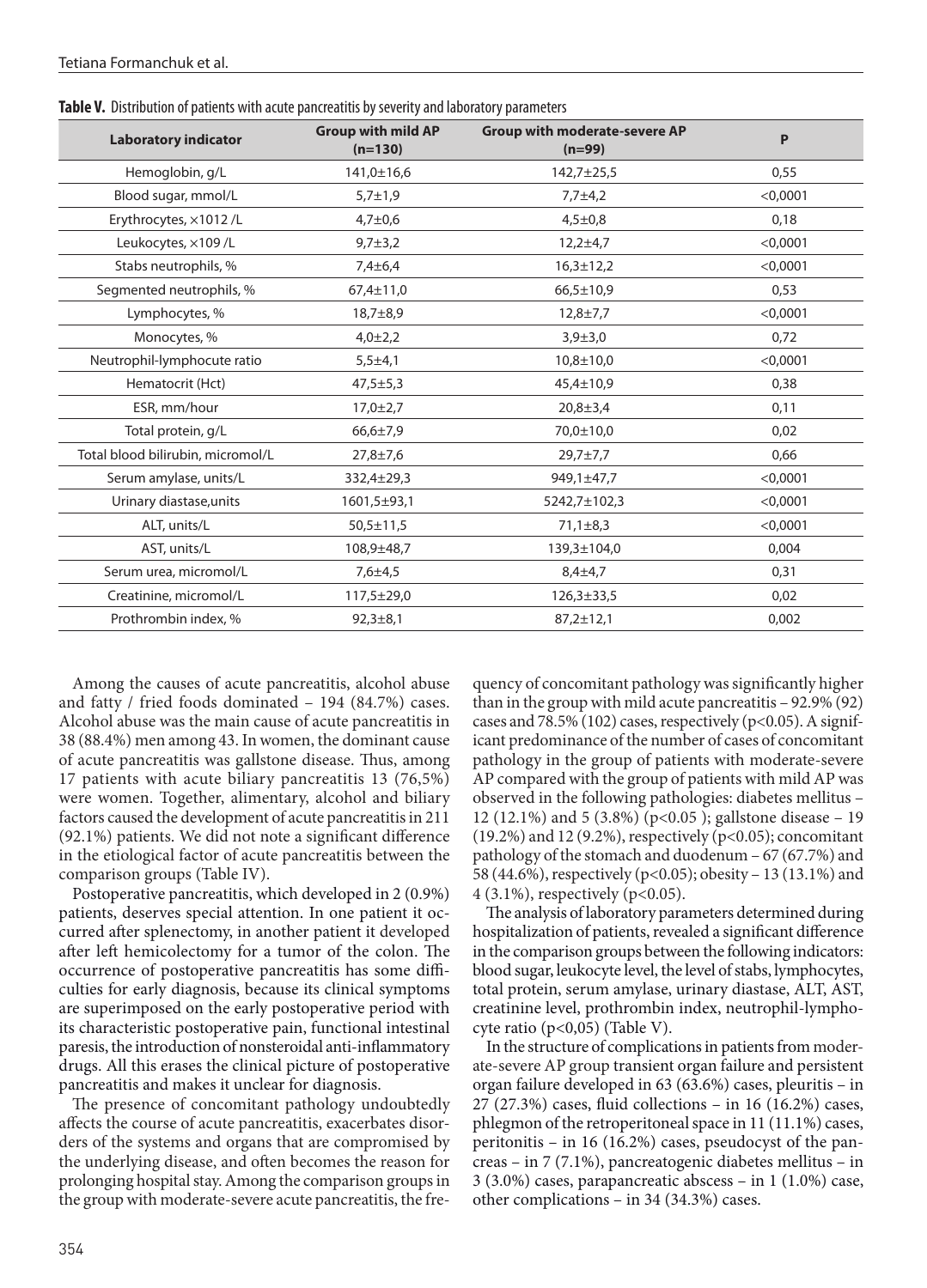## **DISCUSSION**

In total, 29 early laboratory biomarkers for the severity in acute pancreatitis were reported in 181 studies [17]. In recent years at the stage of hospitalization much attention is paid to the study of hemogram as a simple and cost-effective method of outcome prediction in patients with acute pancreatitis [18]. In the current study, we have studied the association of almost 20 early routine laboratory indicators with severity of acute pancreatitis. The group of patients with moderate-severe acute pancreatitis has showed simultaneous significant increase in the level of enzymes in the blood and urine during hospitalization, which indicated the presence of active inflammation of the pancreas.

Changes in the general analysis of blood in patients with acute pancreatitis in the early phase of the disease are not strictly specific [9]. Related to this is the difficulty of differential diagnosis between aseptic and septic types of AP in early stage. In the group of patients with moderate-severe acute pancreatitis there was moderate leukocytosis  $-12.2\pm4.7\times10^9$  / L, a shift of the leukocyte formula to the left –16.3 ± 12.2% of stabs and a decrease of lymphocytes to 12.8±7.7% compared with similar indicators in the group with mild acute pancreatitis (p<0.05).

The significant relationship between stress hyperglycemia and adverse clinical outcomes in acute pancreatitis was proved [19]. The presence of hyperglycemia 7.7±4.2 mmol/L in the group of patients with moderate-severe AP indicates an impression of the pancreatic parenchyma and is an unfavorable prognostic factor.

The prothrombin index in patients with moderately-severe AP was lower than in the mild group (p<0.05), which can be explained by the development of hyper- and dysmetabolism syndrome, which is more expressed in severe types of AP.

In this study, there was a significant increase in the neutrophil-lymphocyte ratio (NLR) in the group of patients with moderate-severe AP compared with the same indicator in the group with mild degree ( $p<0.05$ ). The increase in NLR can be explained by the fact that in the presence of a powerful source of inflammation, the number of neutrophils increases. At the same time, severe impressions exhaust the immune system and reduce the number of lymphocytes [14]. Therefore, the higher the NLR, the more severe the patient's condition.

The overall mortality rate in acute pancreatitis is associated with its severity and increases with joining the infection to the source of necrosis [2-5,20]. In our study, there were no fatalities in the group of patients with mild AP. There were 21deaths in the group of patients with moderate-severe AP, including 20 in patients with severe disease and 1 in patient with moderate disease. Among all patients, who died, 7 (33.3%) were operated on. Postoperative mortality was 25%.

# **CONCLUSIONS**

1. Men predominated in the structure of all patients with acute pancreatitis, but there was a significant predomi-

nance of women in the group with severe AP compared with mild  $-34$  (26.2%) and 39 (39.4%), respectively  $(p<0.05)$ . The association of the age group of 61-70 years with the severity of acute pancreatitis was revealed ( $p<0.05$ ).

- 2. Most often (61.1%) patients were hospitalized in the period from 6 to 48 hours from the onset of the disease. There was no significant difference between the terms of hospitalization in the groups of patients with mild and moderately-severe acute pancreatitis (p>0.05).
- 3. We did not find an association between the causes of acute pancreatitis and its severity. In both comparison groups, the dominant causes of AP were alimentary-alcohol and biliary factors – in 211 (92.1%) patients. There were gender differences in the structure of the causes of AP: alcohol abuse was the main cause of acute pancreatitis in men, in women the dominant cause was gallstone disease.
- 4. In the group of patients with moderate-severe acute pancreatitis, the frequency of concomitant pathology was significantly higher than in the group with mild acute pancreatitis  $-92.9\%$  (92) cases and 78.5% (102) cases, respectively due to diabetes, gallstone disease, pathology of the stomach and duodenum and obesity  $(p<0.05)$ .
- 5. The association between the severity of acute pancreatitis and the following laboratory parameters determined during hospitalization of patients: blood sugar, leukocyte levels, the level of stabs, lymphocytes, total protein, serum amylase, urinary diastase, creatinine, ALT, AST, prothrombin index, neutrophil-lymphocyte ratio was revealed ( $p<0.05$ ).

### **REFERENCES**

- 1. Banks P., Bollen T., Dervenis C. et al. Acute Pancreatitis Classification Working Group. Classification of acute pancreatitis-2012: revision of the Atlanta classification and definitions by international consensus. Gut. 2013;62(1):102–11. doi: 10.1136/gutjnl-2012-302779.
- 2. Miller J., Wu Y., Safa R. et al. Derivation and validation of the ED-SAS score for very early prediction of mortality and morbidity with acute pancreatitis: a retrospective observational study. BMC Emergency Medicine. 2021;12(1).
- 3. Knudsen J., Heide-Jorgensen U., Mortensen F. et al. Acute pancreatitis: 31-Year trends in incidence and mortality - A Danish population-based cohort study. Pancreatology. 2020;20(7):1332–1339. doi: 10.1016/j. pan.2020.09.011.
- 4. Lin N., Li Y., Yang X. et al. Patient- and hospital-based factors at admission associated with outcomes of patients hospitalized for acute pancreatitis: a retrospective cohort study. International journal of clinical and experimental medicine. 2016;9(12):23551–23559.
- 5. Pandol S., Saluja A., Imrie C. et al. Review Acute pancreatitis: bench to the bedside. Gastroenterology. 2007;132(3):1127.
- 6. Gardner T. In the Clinic (R) Acute Pancreatitis. Annals of internal medicine. 2021;174(2):17–32. doi: 10.7326/AITC202102160.
- 7. Georgios I., Venkata M., Dhiraj Y. et al. Comparison of BISAP, Ranson's, APACHE-II, and CTSI scores in predicting organ failure, complications, and mortality in acute pancreatitis. Am J Gastroenterol. 2010;105(2):435– 441. doi: 10.1038/ajg.2009.622.